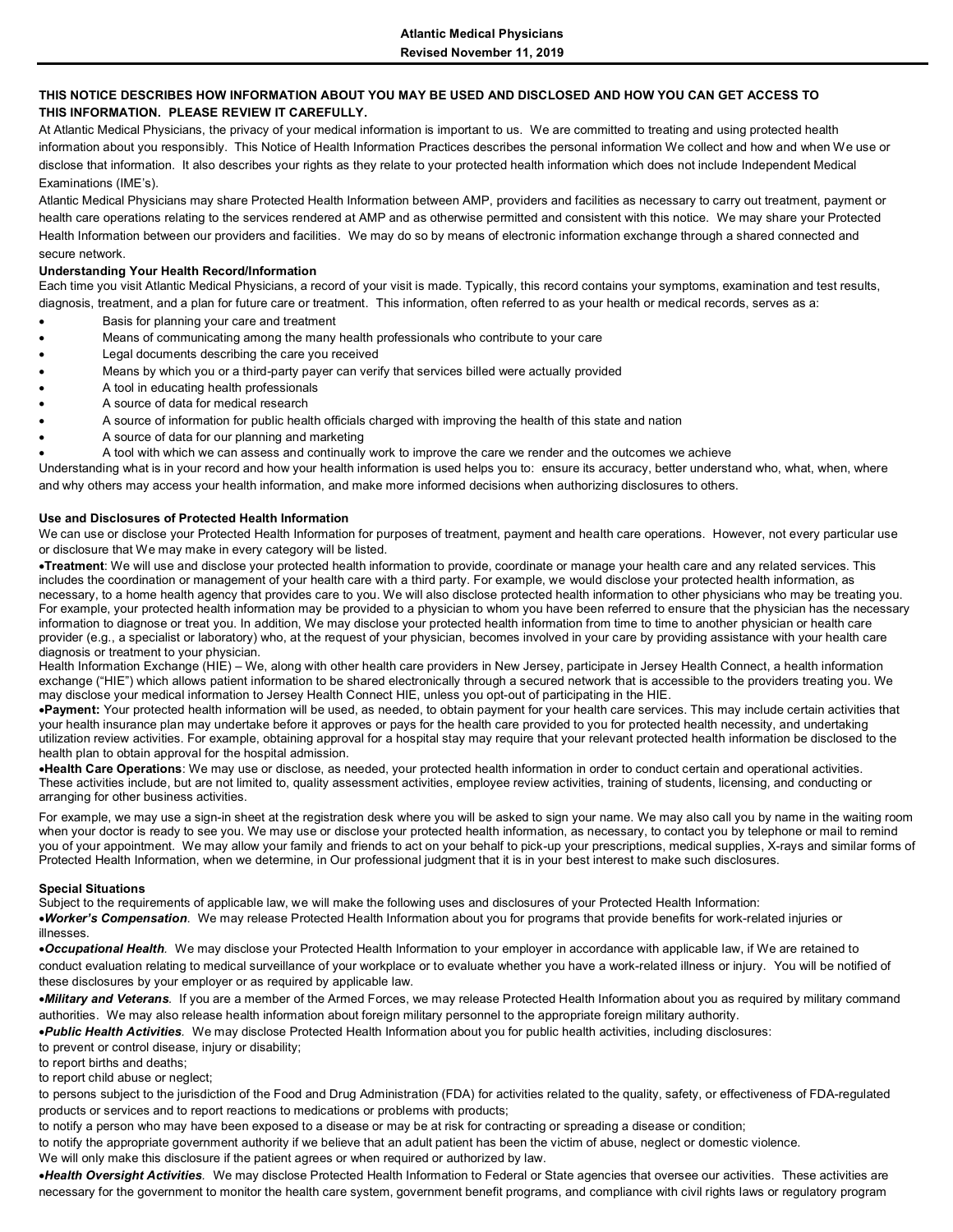standards.

•*Lawsuits and Disputes.* If you are involved in a lawsuit or a dispute, we may disclose Protected Health Information about you in response to a court or administrative order. We may also disclose Protected Health Information about you in response to a subpoena, discovery request, or other lawful process by someone else involved in the dispute, but only if We are given assurances that efforts have been made by the person making the request to tell you about the request or to obtain an order protecting the information requested.

•*Law Enforcement*. We may release Protected Health Information if asked to do so by a law enforcement official: In response to a court order, subpoena, warrant, summons or similar process; To identify or locate a suspect, fugitive, material witness, or missing person; About the victim of a crime under certain limited circumstances; About a death we believe may be the result of criminal conduct; About criminal conduct on Our premises; and To report a crime, the location of the crime or the victims, or the identity, description or location of the person who committed the crime.

*Coroners, Medical Examiners and Funeral Directors*. We may release Protected Health Information to a coroner or medical examiner. Such disclosures may be necessary, for example, to identify a deceased person or determine the cause of death. We may also release Protected Health Information about patients to funeral directors as necessary to carry out their duties.

•*Inmates***.** If you are an inmate of a correctional institution or under the custody of a law enforcement official, we may release Protected Health Information about you to the correctional institution or law enforcement official. This release would be necessary (1) for the institution to provide you with health care; (2) to protect your health and safety or the health and safety of others; or (3) for the safety and security of the correctional institution.

•*Note.* HIV-related information, genetic information, alcohol and/or substance abuse records, mental health records and other specially Protected Health Information may have certain special confidentiality protections under applicable State and Federal law. Any disclosures of these types of records will be subject to these special protections. We will obtain your specific authorization or release before using or disclosing these types of information where we are required to do so by such applicable State and Federal laws. However, we may be permitted to use and disclose such information to our physicians to provide you with treatment.

### **Other Uses of Your Health Information**

We will always obtain your permission in a written authorization for the following uses and disclosures of Protected Health Information as applicable:

•*Marketing.* We must obtain your written authorization to use and disclose your Protected Health Information for marketing purposes. We may, however, provide you with certain materials or communications face-to-face, or give you promotional gifts of nominal value.

•*Sale of PHI.* We must obtain your written authorization to disclose your Protected Health Information where we would "sell" or receive any money or other value in exchange for disclosing your Protected Health Information to a third party except as otherwise permitted by law.

•*Psychotherapy Notes.* We must obtain your written authorization to use and disclose psychotherapy notes, except for certain limited treatment, payment and health care operations purposes.

### **Your Health Information Rights**

Although your health record is the physical property of Atlantic Medical Physicians, the information belongs to you. You have the right to:

- Obtain a paper copy of this notice of information practices upon request (reasonable fee applies)
- Inspect and copy your health record as provided for in 45 CFR 164.524
- Amend your health record as provided in 45 CFR 164.528
- Obtain an accounting of disclosures of your health information as provided in 45 CFR 164.528
- Request communications of your health information by alternative means or at alternative locations
- Request a restriction on certain uses and disclosures of your information as provided by 45 CFR 164.522
- Revoke your authorization to use or disclose health information except to the extent that action has already been taken.

You also have the right to receive an accounting of disclosures of Protected Health Information made by us to individuals or entities other than to you for the six (6) years prior to your request. Your requests must be made in writing to the Practice Administrator or Privacy Officer. This request must state the specific time period(s) and information required. We have the right to charge a reasonable fee and will notify you of the cost involved, and you may choose to withdraw or modify your request at that time before any costs are incurred.

You have a right to notice in the event a breach occurs affecting your unsecured Protected Health Information. We make every effort to safeguard the privacy and security of your Protected Health Information as required by law.

### **Our Responsibilities**

Atlantic Medical Physicians is required to:

- Maintain the privacy of your health information
- Provide you with this notice as to our legal duties and privacy practices with respect to information We collect and maintain about you
- Abide by the terms of notice
- Notify you if We are unable to agree to a requested restriction

• Accommodate reasonable requests you may have to communicate health information by alternative means or at alternative locations We will not disclose your health information without your authorization except as described in this notice. We will also discontinue using or disclosing your health information after We have received a written revocation of the authorization according to the procedures included in the authorization.

#### **Changes to This Notice**

We reserve the right to change the terms of this Notice at any time and to make the new Notice effective for all protected health information that We maintain. If We materially change our policy practices, we will post a copy of the current Notice in our reception area and on our website. You may obtain a copy of the operative Notice from Our receptionist or Privacy Officer.

### **For More Information or to Report a Problem**

If you have questions and would like additional information, you may contact the company's Practice Administrator, 1500 Allaire Avenue, Ocean, New Jersey 07712 or at 732-988-6300.

If you believe your privacy rights have been violated, you can file a complaint with the company's Practice Administrator or with the Office for Civil Rights, U.S. Department of Health and Human Services. There will be no retaliation for filing a complaint with either the Practice Administrator or the Office for Civil Rights. The address for the OCR is listed below:

> *Office for Civil Rights* U.S. Department of Health and Human Services 200 Independent Avenue, S.W. Room 509F, HHH Building Washington, DC 20201